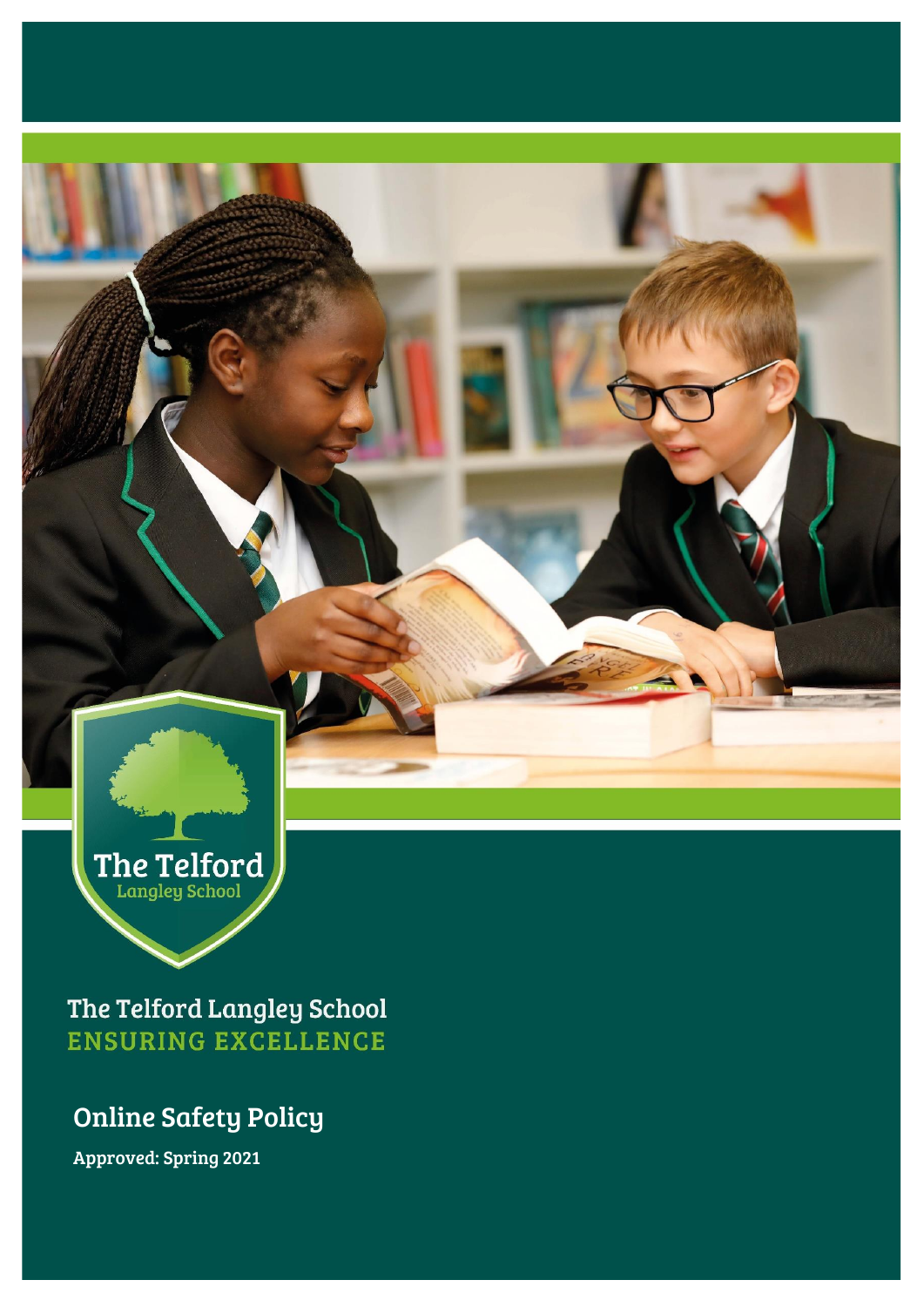## **Online Safety Policy**

| <b>Policy Name:</b>                   | <b>Online Safety Policy</b>       |
|---------------------------------------|-----------------------------------|
| <b>Policy Owner:</b>                  | Mr K Preece, Deputy Headteacher   |
| <b>Last Reviewed:</b>                 | Spring 2021                       |
| <b>Policy Approved \ Ratified by:</b> | <b>School Standards Committee</b> |
| <b>Term Policy Approved:</b>          | Spring 2021                       |
| <b>Next Review Due:</b>               | Spring 2023                       |
| <b>Document Version:</b>              |                                   |

## **Contents**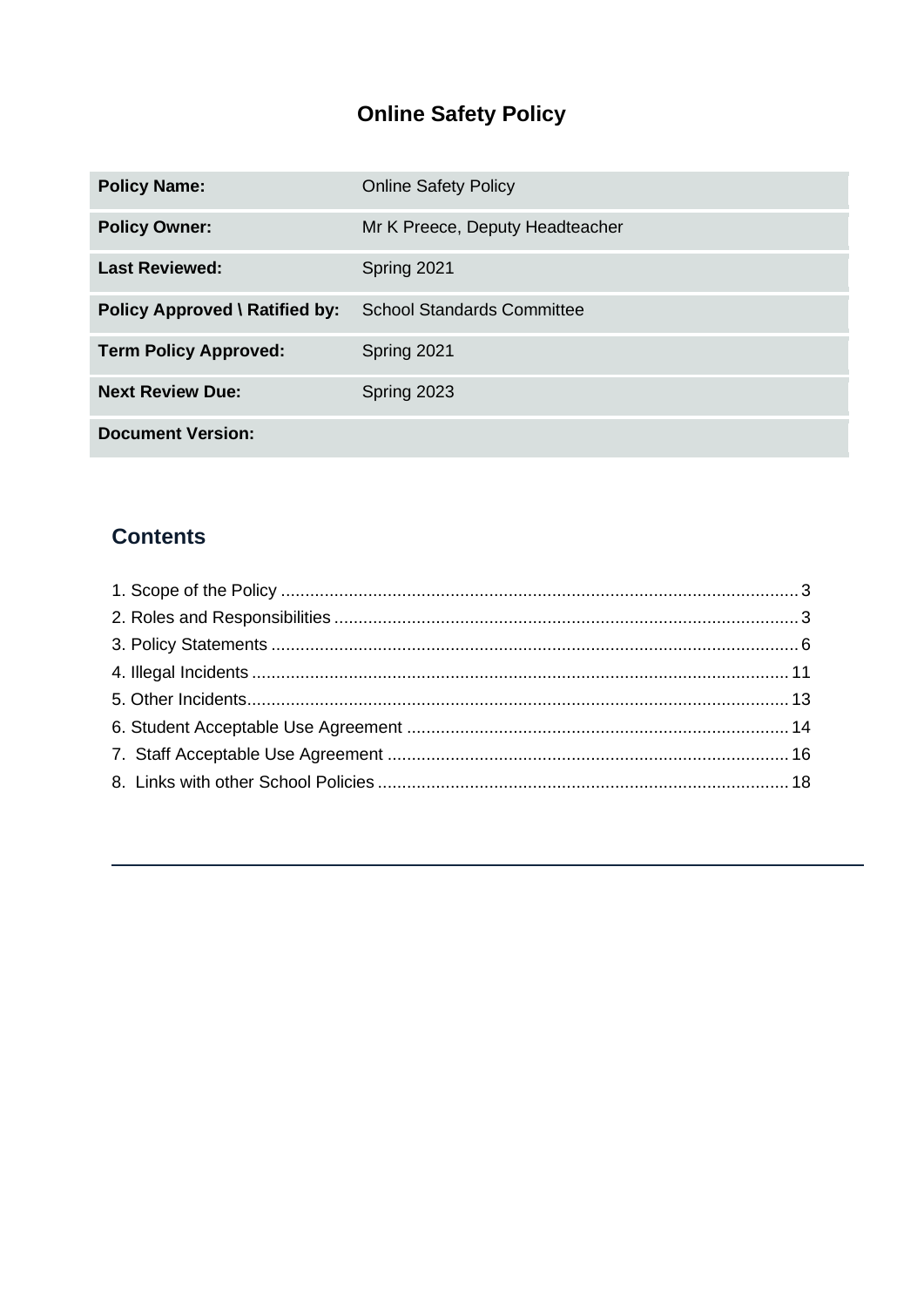## <span id="page-2-0"></span>**1. Scope of the Policy**

This policy applies to all members of the school community (including staff, students, volunteers, parents/carers, visitors, community users) who have access to and are users of school digital technology systems, both in and out of the school.

The Education and Inspections Act 2006 empowers Headteachers to such extent as is reasonable, to regulate the behaviour of students when they are off the school site and empowers members of staff to impose disciplinary penalties for inappropriate behaviour.

This is pertinent to incidents of online-bullying or other online safety incidents covered by this policy, which may take place outside of the school, but is linked to membership of the school.

The 2011 Education Act increased these powers with regard to the searching for and of electronic devices and the deletion of data.

In the case of both acts, action can only be taken over issues covered by the published Behaviour Policy.

The school will deal with such incidents within this policy and associated behaviour and antibullying policies and will, where known, inform parents/carers of incidents of inappropriate online safety behaviour that take place out of school.

## <span id="page-2-1"></span>**2. Roles and Responsibilities**

#### **School Standards Committee**

The School Standards Committee (SSC) are responsible for the approval of the online safety policy and for reviewing the effectiveness of the policy. This will be carried out by the SSC receiving regular information about online safety incidents and monitoring reports. The SSC will

- regularly monitor online safety incident logs
- regularly monitor filtering/change control logs

#### **Headteacher and Senior Leaders**

The Headteacher has a duty of care for ensuring the safety (including online safety) of members of the school community, though the day-to-day responsibility for online safety will be delegated to the Designated Safeguarding Lead (DSL) and Online Safety Lead.

The Headteacher and another member of the Senior Leadership Team are aware of the procedures to be followed in the event of a serious online safety allegation being made against a member of staff.

The Headteacher and Senior Leaders are responsible for ensuring that the Online Safety Lead and other relevant staff receive suitable training to enable them to carry out their online safety roles and to train other colleagues.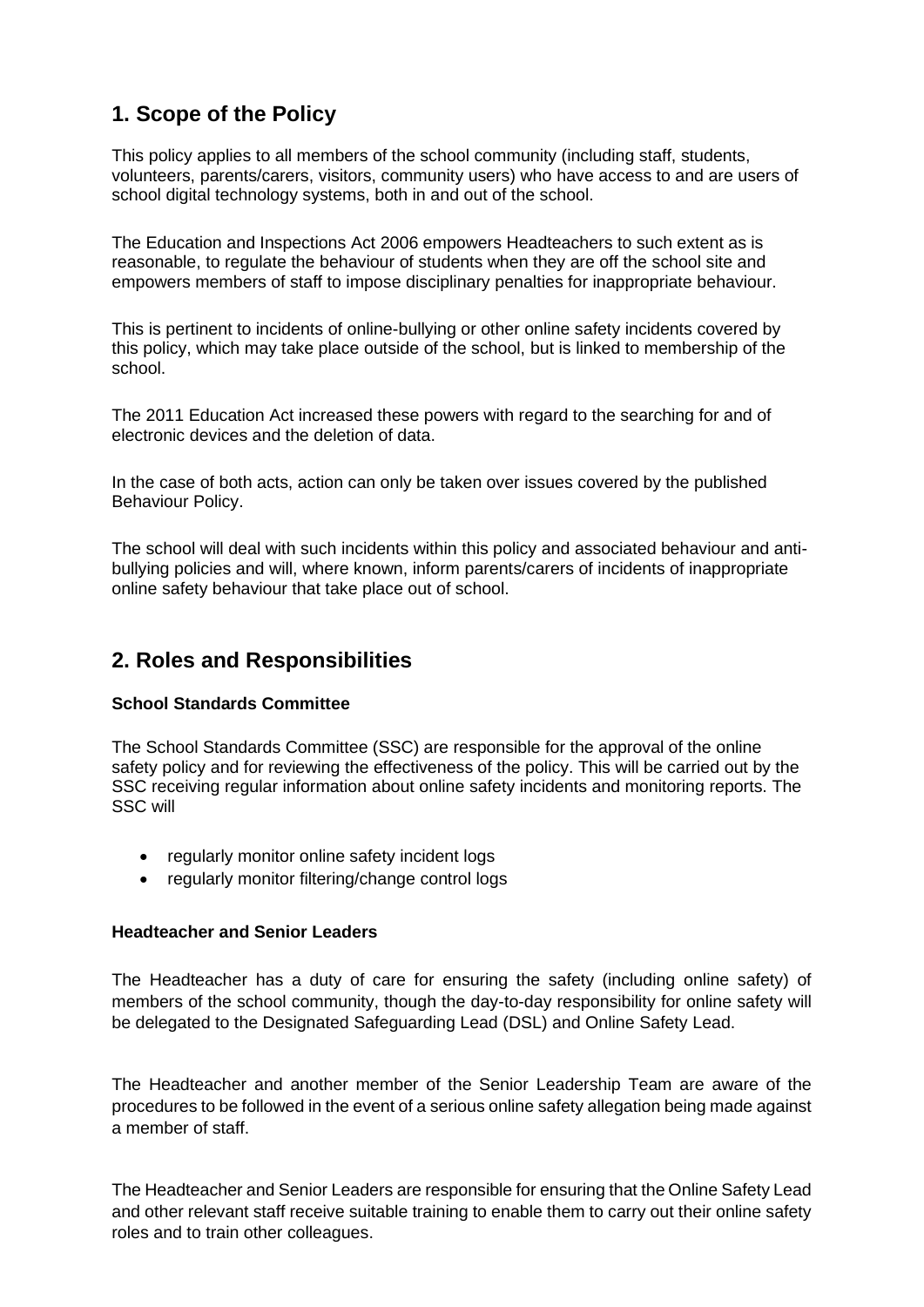The Headteacher/Principal and Senior Leaders will ensure that there is a system in place to allow for monitoring and support of those in school who carry out the internal online safety monitoring role. This is to provide a safety net and also support to those colleagues who take on important monitoring roles.

The Senior Leadership Team will receive regular monitoring reports from the Online Safety Lead.

#### **Online Safety Lead**

The Online Safety Lead will

- take day to day responsibility for online safety issues and have a leading role in establishing and reviewing the school online safety policies/documents
- ensures that all staff are aware of the procedures that need to be followed in the event of an online safety incident taking place.
- provides training and advice for staff
- liaises with the Local Authority where appropriate
- liaises with school technical staff
- receives reports of online safety incidents and creates a log of incidents to inform future online safety developments
- meets regularly with the Designated Safeguarding Lead to discuss current issues, review incident logs and filtering/change control logs
- attends relevant meetings

#### **Network/Technical Staff**

Those with technical responsibilities are responsible for ensuring:

- that the school's technical infrastructure is secure and is not open to misuse or malicious attack
- that the school meets required online safety technical requirements and any Local Authority/CAT online safety policy/guidance that may apply.
- that users may only access the networks and devices through a properly enforced password protection policy
- the filtering policy is applied and updated on a regular basis and that its implementation is not the sole responsibility of any single person
- that they keep up to date with online safety technical information in order to effectively carry out their online safety role and to inform and update others as relevant
- that the use of the networks/internet/digital technologies and emails are regularly monitored in order that any misuse/attempted misuse can be reported to the Headteacher and Senior Leaders for investigation/action/sanction
- that monitoring software/systems are implemented and updated as appropriate.

#### **Teaching and Support Staff**

- they have an up-to-date awareness of online safety matters and of the current school online safety policy and practices
- they have read, understood, and signed the staff acceptable use policy (AUP)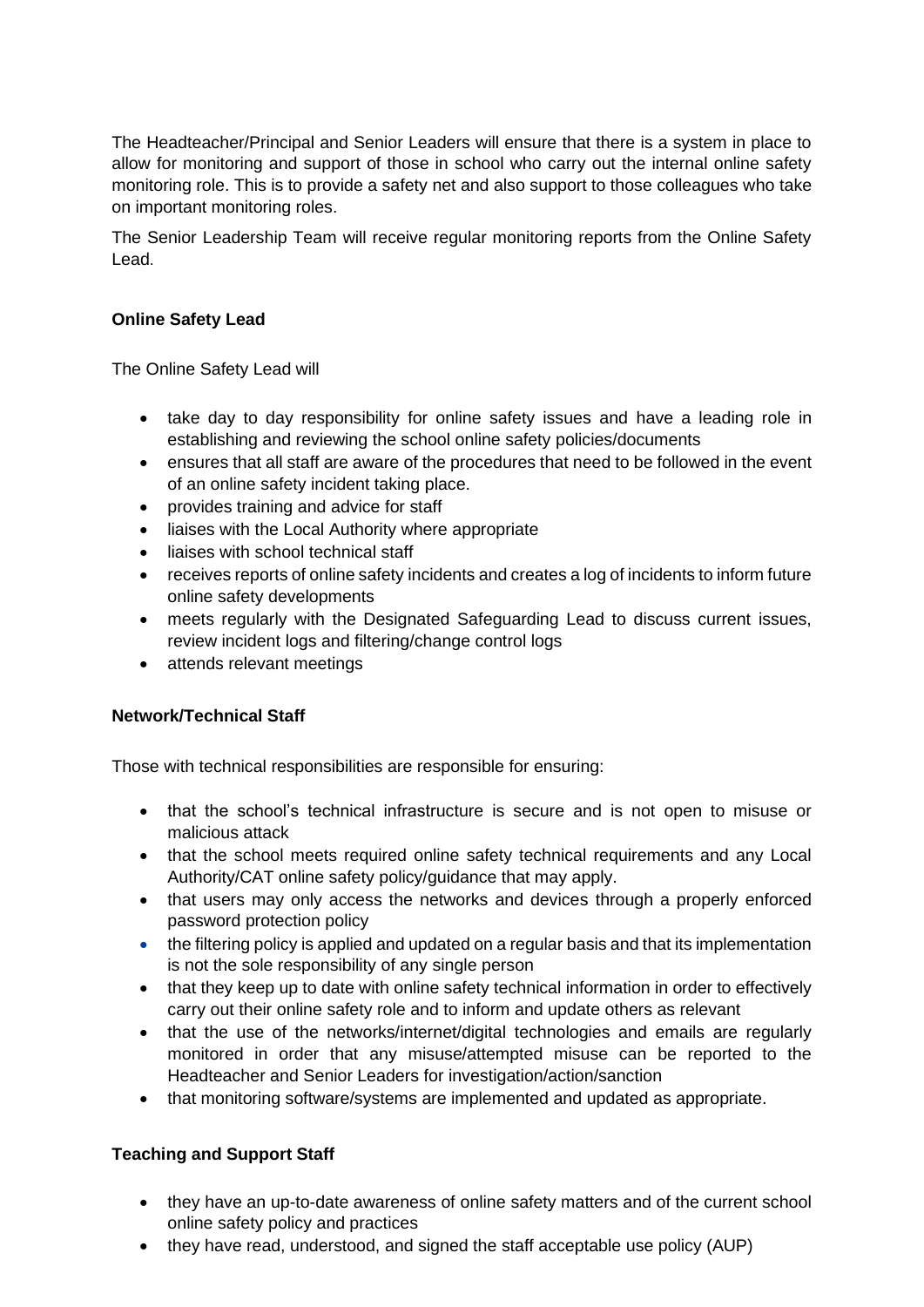- they report any suspected misuse or problem to the Headteacher/Senior Leader/Online Safety Lead for investigation/action/sanction.
- all digital communications with students/parents/carers should be on a professional level and only carried out using official school systems
- online safety issues are embedded in all aspects of the curriculum and other activities
- students understand and follow the Online Safety Policy and acceptable use policies
- students have a good understanding of research skills and the need to avoid plagiarism and uphold copyright regulations
- they monitor the use of digital technologies, mobile devices, cameras, etc. in lessons and other school activities (where allowed) and implement current policies with regard to these devices
- in lessons where internet use is pre-planned students should be guided to sites checked as suitable for their use and that processes are in place for dealing with any unsuitable material that is found in internet searches

#### **Designated Safeguarding Lead (DSL)**

Our school DSL is Kevin Preece (Deputy Headteacher). The DSL training includes online safety issues and awareness of the potential for serious child protection/safeguarding issues to arise from:

- sharing of personal data
- access to illegal/inappropriate materials
- inappropriate on-line contact with adults/strangers
- potential or actual incidents of grooming
- online-bullying

#### **Students**

- are responsible for using the school digital technology systems in accordance with the student acceptable use agreement
- have a good understanding of research skills and the need to avoid plagiarism and uphold copyright regulations
- need to understand the importance of reporting abuse, misuse or access to inappropriate materials and know how to do so
- will be expected to know and understand policies on the use of mobile devices and digital cameras. They should also know and understand policies on the taking/use of images and on online-bullying.
- should understand the importance of adopting good online safety practice when using digital technologies out of school and realise that the school's online safety policy covers their actions out of school, if related to their membership of the school

#### **Parents/Carers**

Parents/carers play a crucial role in ensuring that their children understand the need to use the internet/mobile devices in an appropriate way. The school will take every opportunity to help parents understand these issues through parents' evenings, newsletters, letters, website, social media and information about national/local online safety campaigns/literature. Parents and carers will be encouraged to support the school in promoting good online safety practice and to follow guidelines on the appropriate use of: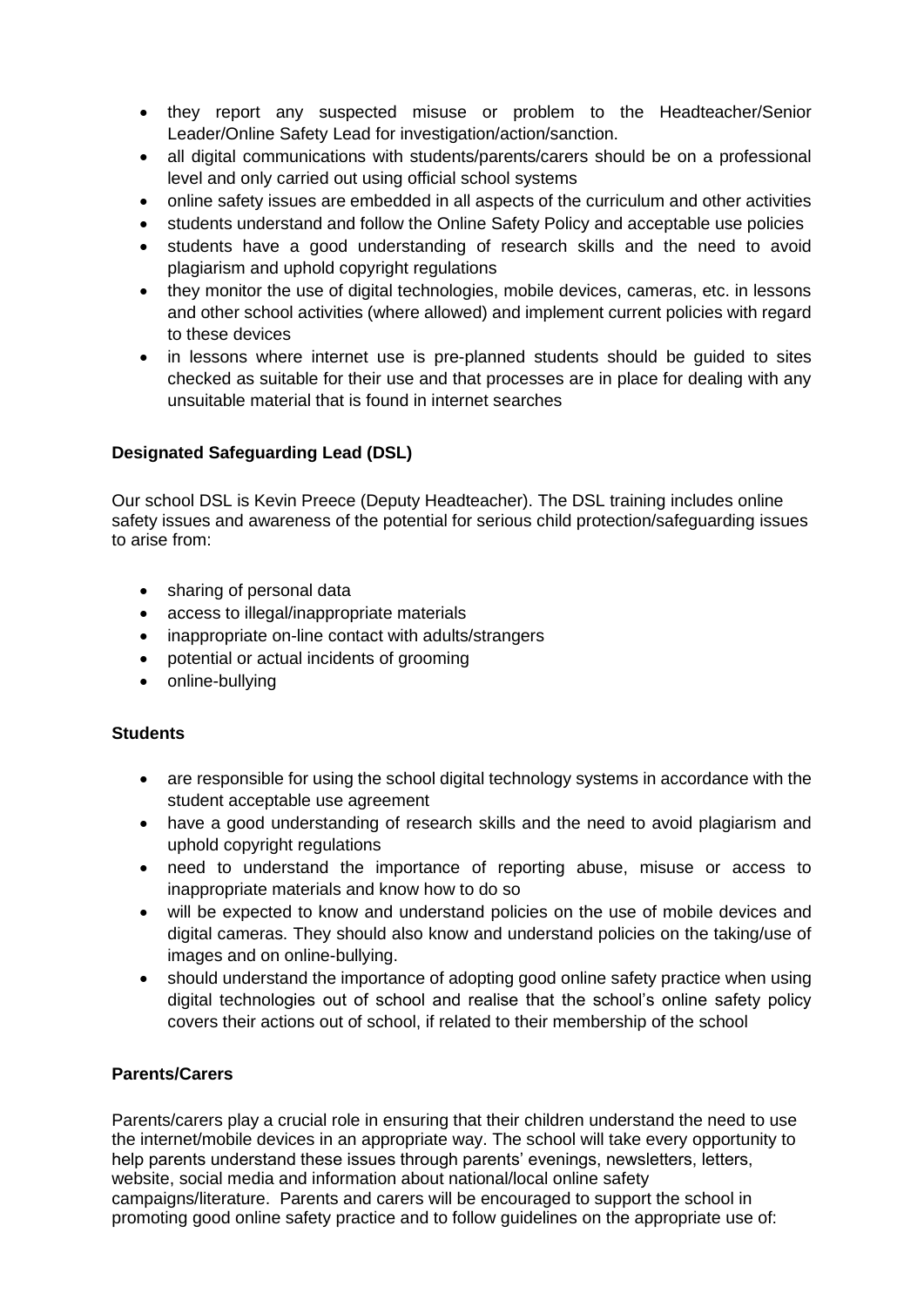- digital and video images taken at school events
- access to parents' sections of the website and on-line student records
- their children's personal devices in the school (where this is allowed)

## <span id="page-5-0"></span>**3. Policy Statements**

#### **Education – Students**

Whilst regulation and technical solutions are very important, their use must be balanced by educating students to take a responsible approach. The education of students in online safety/digital literacy is therefore an essential part of the school's online safety provision. Children and young people need the help and support of the school to recognise and avoid online safety risks and build their resilience.

Online safety should be a focus in all areas of the curriculum and staff should reinforce online safety messages across the curriculum. The online safety curriculum should be broad, relevant and provide progression, with opportunities for creative activities and will be provided in the following ways:

- A planned online safety curriculum should be provided as part of Computing, PHSE and tutor time activities and should be regularly revisited
- Key online safety messages should be reinforced as part of a planned programme of assemblies and tutorial activities
- Students should be taught in all lessons to be critically aware of the materials/content they access on-line and be guided to validate the accuracy of information.
- Students should be taught to acknowledge the source of information used and to respect copyright when using material accessed on the internet
- Students should be supported in building resilience to radicalisation by providing a safe environment for debating controversial issues and helping them to understand how they can influence and participate in decision-making.
- Students should be helped to understand the need for the student acceptable use agreement and encouraged to adopt safe and responsible use both within and outside school.
- Staff should act as good role models in their use of digital technologies, the internet and mobile devices
- in lessons where internet use is pre-planned, it is best practice that students should be guided to sites checked as suitable for their use and that processes are in place for dealing with any unsuitable material that is found in internet searches.
- Where students are allowed to freely search the internet, staff should be vigilant in monitoring the content of the websites the young people visit.

It is accepted that from time to time, for good educational reasons, students may need to research topics (e.g. racism, drugs, discrimination) that would normally result in internet searches being blocked. In such a situation, staff can request that the Technical Staff (or other relevant designated person) can temporarily remove those sites from the filtered list for the period of study. Any request to do so, should be auditable, with clear reasons for the need.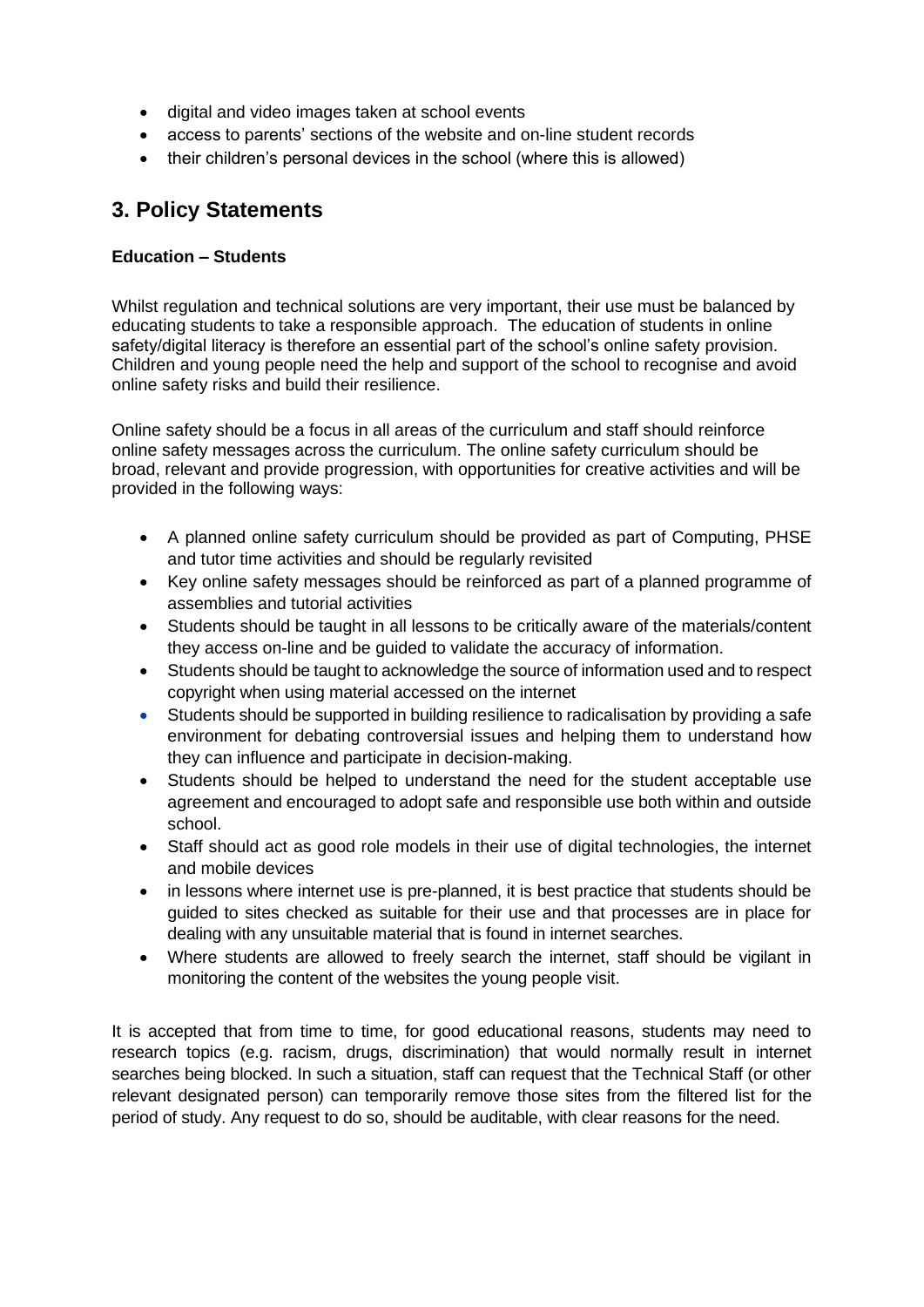#### **Education – Parents/Carers**

Many parents and carers have only a limited understanding of online safety risks and issues, yet they play an essential role in the education of their children and in the monitoring/regulation of the children's online behaviours. Parents/carers may underestimate how often children and young people come across potentially harmful and inappropriate material on the internet and may be unsure about how to respond.

The school will therefore seek to provide information and awareness to parents and carers through:

- Curriculum activities
- Letters, newsletters, web site and My Child at School App.
- Parents/carers evenings
- High profile events/campaigns e.g. Safer Internet Day
- Reference to the relevant web sites/publications e.g. [swgfl.org.uk,](http://swgfl.org.uk/) [www.saferinternet.org.uk/,](http://www.saferinternet.org.uk/) <http://www.childnet.com/parents-and-carers>

#### **Education & Training – Staff**

It is essential that all staff receive online safety training and understand their responsibilities, as outlined in this policy. Training will be offered as follows:

- All new staff should receive online safety training as part of their induction programme, ensuring that they fully understand the school online safety policy and acceptable use agreements.
- The Online Safety Lead will receive regular updates through attendance at external training events (e.g. from SWGfL/LA/other relevant organisations) and by reviewing guidance documents released by relevant organisations.
- This online safety policy and its updates will be presented to staff in staff meetings/CPD training sessions.
- The Online Safety Lead will provide advice/guidance/training to individuals as required.

#### **Technical – Infrastructure/Equipment, Filtering and Monitoring**

The school will be responsible for ensuring that the school infrastructure/network is as safe and secure as is reasonably possible and that policies and procedures approved within this policy are implemented. It will also need to ensure that the relevant people named in the above sections will be effective in carrying out their online safety responsibilities:

- *•* School technical systems will be managed in ways that ensure that the school meets recommended technical requirements
- *•* There will be regular reviews and audits of the safety and security of school technical systems
- *•* Servers, wireless systems and cabling must be securely located and physical access restricted
- *•* All users will have clearly defined access rights to school technical systems and devices.
- *•* All users will be provided with a username and secure password by J Young (ICT Manager) who will keep an up-to-date record of users and their usernames. Users are responsible for the security of their username and password.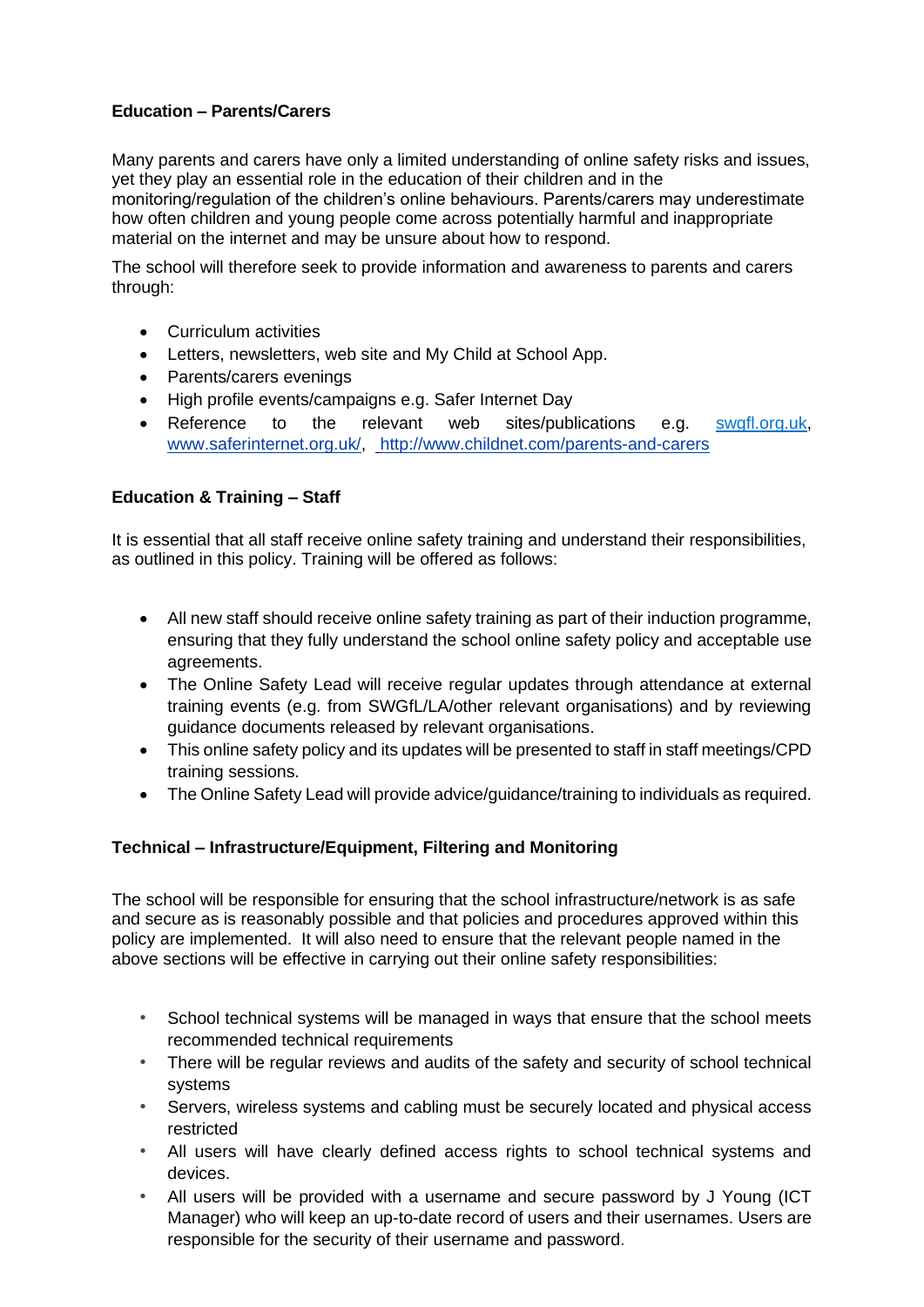- *•* The administrator passwords for the school systems, used by the ICT Manager must also be available to the Headteacher or another nominated senior leader and kept in a secure place
- *•* J Young is responsible for ensuring that software licence logs are accurate and up to date and that regular checks are made to reconcile the number of licences purchased against the number of software installations
- *•* Internet access is filtered for all users. Illegal content (child sexual abuse images) is filtered by the broadband or filtering provider by actively employing the Internet Watch Foundation CAIC list. Content lists are regularly updated and internet use is logged and regularly monitored
- *•* Internet filtering/monitoring should ensure that children are safe from terrorist and extremist material when accessing the internet
- *•* The school has provided enhanced user-level filtering
- School technical staff regularly monitor and record the activity of users on the school technical systems and users are made aware of this in the acceptable use agreement.
- *•* An appropriate system is in place for users to report any actual/potential technical incident/security breach to the relevant person.
- *•* Appropriate security measures are in place to protect the servers, firewalls, routers, wireless systems, work stations, mobile devices, etc. from accidental or malicious attempts which might threaten the security of the school systems and data. These are tested regularly. The school infrastructure and individual devices are protected by up to date virus software.
- *•* An agreed policy is in place for the provision of temporary access of "guests" (e.g. trainee teachers, supply teachers, visitors) onto the school systems.
- *•* An agreed policy is in place regarding the extent of personal use that users (staff/students) and their family members are allowed on school devices that may be used out of school.
- *•* An agreed policy is in place that forbids staff from downloading executable files and installing programmes on school devices.
- *•* An agreed policy is in place regarding the use of removable media (e.g. memory sticks/CDs/DVDs) by users on school devices. Personal data cannot be sent over the internet or taken off the school site unless safely encrypted or otherwise secured.

#### **Mobile Devices (Including BYOD)**

Mobile technology devices may be school owned/provided or personally owned and might include smartphone, tablet, notebook/laptop or other technology that usually has the capability of utilising the school's wireless network. The device then has access to the wider internet which may include the school's learning platform and other cloud-based services such as email and data storage.

All users should understand that the primary purpose of using mobile/personal devices in a school context is educational. This policy is consistent with and inter-related to other relevant school polices including but not limited to the safeguarding policy, behaviour policy, bullying policy, acceptable use policy, and policies around theft or malicious damage. Teaching about the safe and appropriate use of mobile technologies should be an integral part of the school's online safety education programme.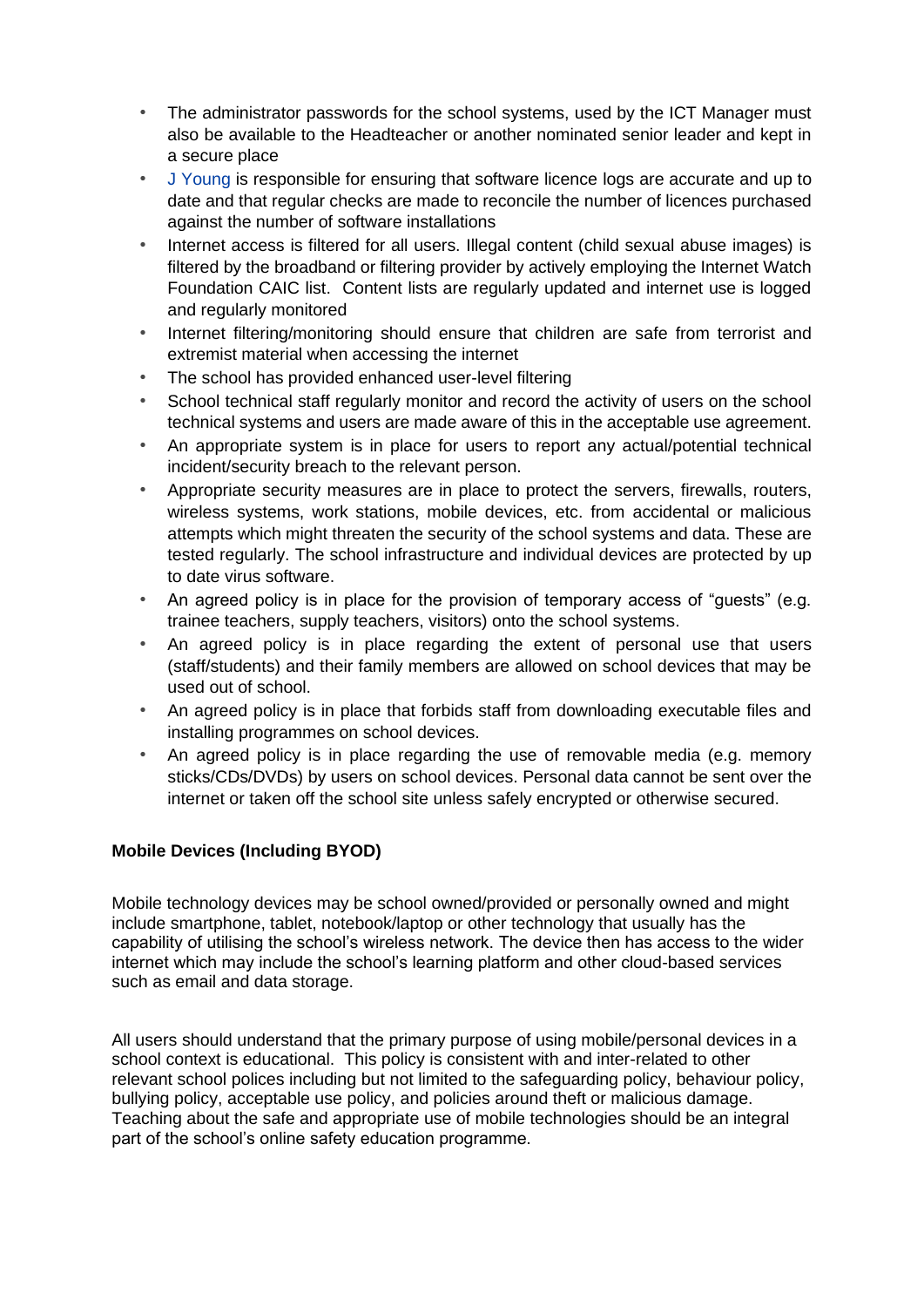#### **Use of Digital and Video Images**

The development of digital imaging technologies has created significant benefits to learning. allowing staff and students instant use of images that they have recorded themselves or downloaded from the internet. However, staff, parents/carers and students need to be aware of the risks associated with publishing digital images on the internet. Such images may provide avenues for online bullying to take place. Digital images may remain available on the internet forever and may cause harm or embarrassment to individuals in the short or longer term. It is common for employers to carry out internet searches for information about potential and existing employees. The school will inform and educate users about these risks and will implement policies to reduce the likelihood of the potential for harm:

- When using digital images, staff should inform and educate students about the risks associated with the taking, use, sharing, publication and distribution of images. In particular they should recognise the risks attached to publishing their own images on the internet e.g. on social networking sites.
- In accordance with guidance from the Information Commissioner's Office, parents/carers are welcome to take videos and digital images of their children at school events for their own personal use (as such use is not covered by the Data Protection Act). To respect everyone's privacy and in some cases protection, these images should not be published/made publicly available on social networking sites, nor should parents/carers comment on any activities involving other students in the digital/video images.
- Staff and volunteers are allowed to take digital/video images to support educational aims, but must follow school policies concerning the sharing, distribution and publication of those images. Those images should only be taken on school equipment; the personal equipment of staff should not be used for such purposes.
- Care should be taken when taking digital/video images to ensure that students are appropriately dressed and are not participating in activities that might bring the individuals or the school into disrepute.
- Students must not take, use, share, publish or distribute images of others without their permission
- Photographs published on the website, or elsewhere that include students will be selected carefully and will comply with good practice guidance on the use of such images.
- Students' full names will not be used anywhere on a website or blog, particularly in association with photographs without prior consent being obtained.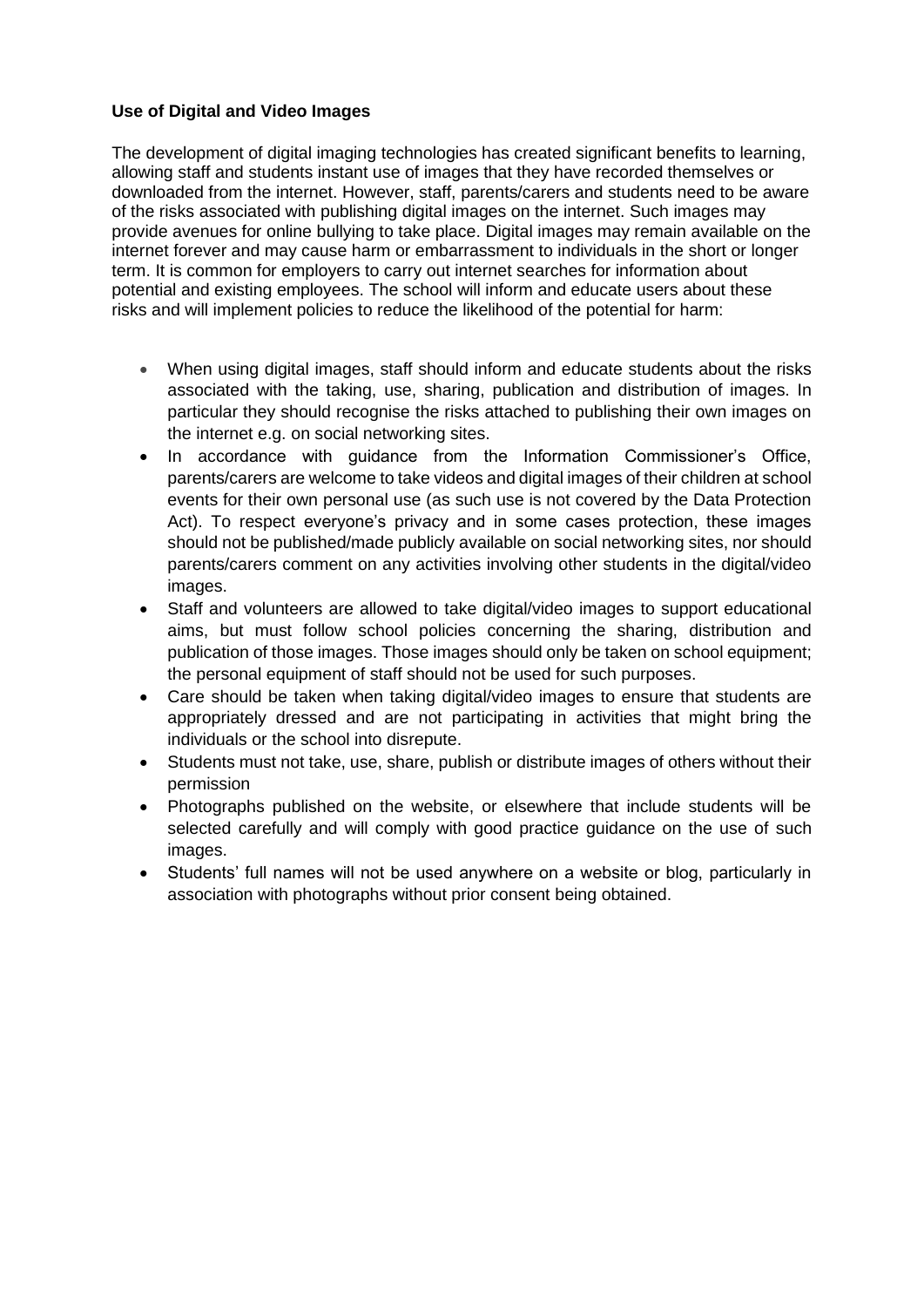| <b>Communications</b>                                    | <b>Staff and Other Adults</b> |                          |                               | <b>Students</b>    |                    |                          |                               |                           |
|----------------------------------------------------------|-------------------------------|--------------------------|-------------------------------|--------------------|--------------------|--------------------------|-------------------------------|---------------------------|
|                                                          | Allowed                       | Allowed at certain times | staff<br>Allowed for selected | Not allowed        | Allowed            | Allowed at certain times | Allowed with staff permission | Not allowed               |
| Mobile phones may be brought into School                 | $\pmb{\mathsf{X}}$            |                          |                               |                    | $\pmb{\mathsf{X}}$ |                          |                               |                           |
| Use of mobile phones in lessons                          |                               | $\pmb{\mathsf{X}}$       |                               |                    |                    | $\pmb{\mathsf{X}}$       |                               |                           |
| Use of mobile phones in social time                      | $\pmb{\mathsf{X}}$            |                          |                               |                    |                    | $\pmb{\mathsf{X}}$       |                               |                           |
| Taking photos on mobile phones/cameras                   |                               | X                        |                               |                    |                    |                          | $\boldsymbol{\mathsf{X}}$     |                           |
| Use of other mobile devices e.g. tablets, gaming devices |                               | X                        |                               |                    |                    |                          | $\mathsf{x}$                  |                           |
| Use of personal email addresses in school                |                               |                          |                               | $\pmb{\mathsf{x}}$ |                    |                          |                               | $\pmb{\mathsf{X}}$        |
| Use of the school email for personal emails              |                               | $\pmb{\mathsf{X}}$       |                               |                    |                    |                          |                               | $\mathsf{X}$              |
| Use of messaging apps                                    |                               | $\mathsf X$              |                               |                    |                    |                          |                               | $\boldsymbol{\mathsf{X}}$ |
| Use of social media                                      |                               | $\pmb{\mathsf{x}}$       |                               |                    |                    |                          |                               | $\pmb{\mathsf{X}}$        |
| Use of blogs                                             |                               |                          |                               | $\pmb{\mathsf{x}}$ |                    |                          |                               | $\pmb{\mathsf{X}}$        |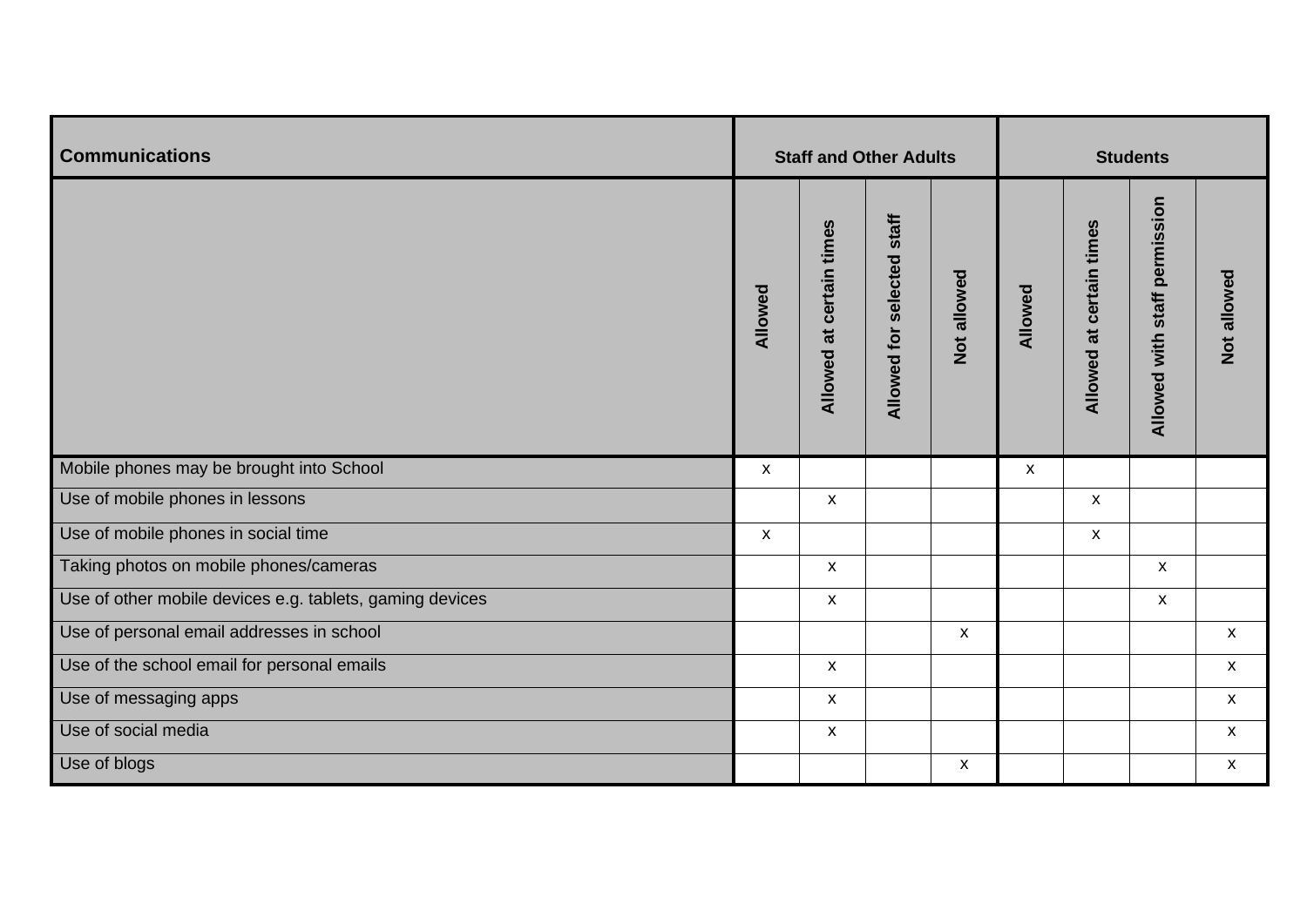When using communication technologies, the school considers the following as good practice:

- The official school email service may be regarded as safe and secure and is monitored. Users should be aware that email communications are monitored. Staff and students should therefore use only the school email service to communicate with others when in school, or on school systems (e.g. by remote access).
- Users must immediately report to the nominated person in accordance with the school policy, the receipt of any communication that makes them feel uncomfortable, is offensive, discriminatory, threatening or bullying in nature and must not respond to any such communication.
- Any digital communication between staff and students or parents/carers must be professional in tone and content. These communications may only take place on official (monitored) school systems. Personal email addresses, text messaging or social media must not be used for these communications.
- Students should be taught about online safety issues, such as the risks attached to the sharing of personal details. They should also be taught strategies to deal with inappropriate communications and be reminded of the need to communicate appropriately when using digital technologies.
- Personal information should not be posted on the school website and only official email addresses should be used to identify members of staff.

## <span id="page-10-0"></span>**4. Illegal Incidents**

If there is any suspicion that the web site(s) concerned may contain child abuse images, or if there is any other suspected illegal activity, refer to the right-hand side of the flowchart (below and appendix) for responding to online safety incidents and report immediately to the police.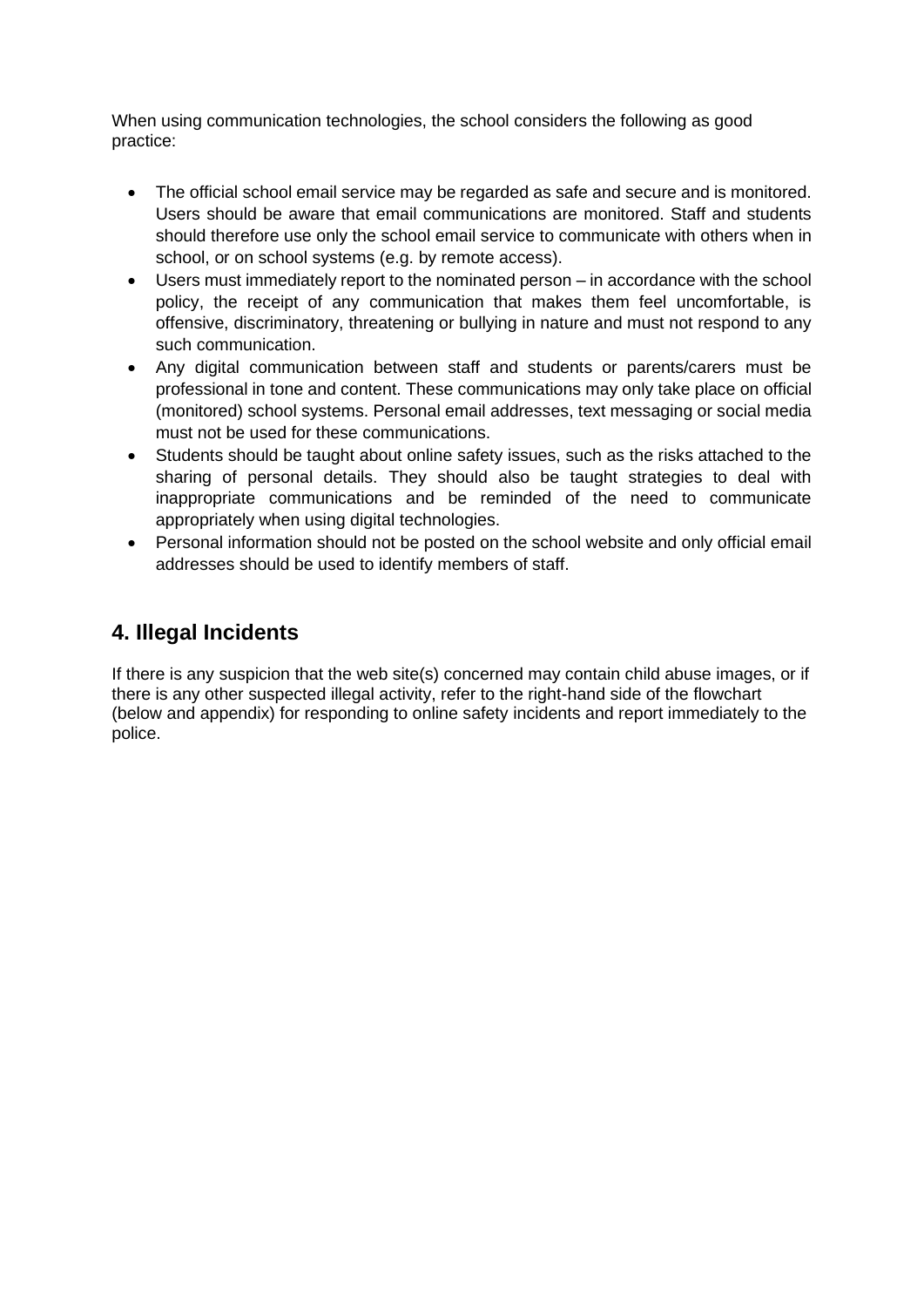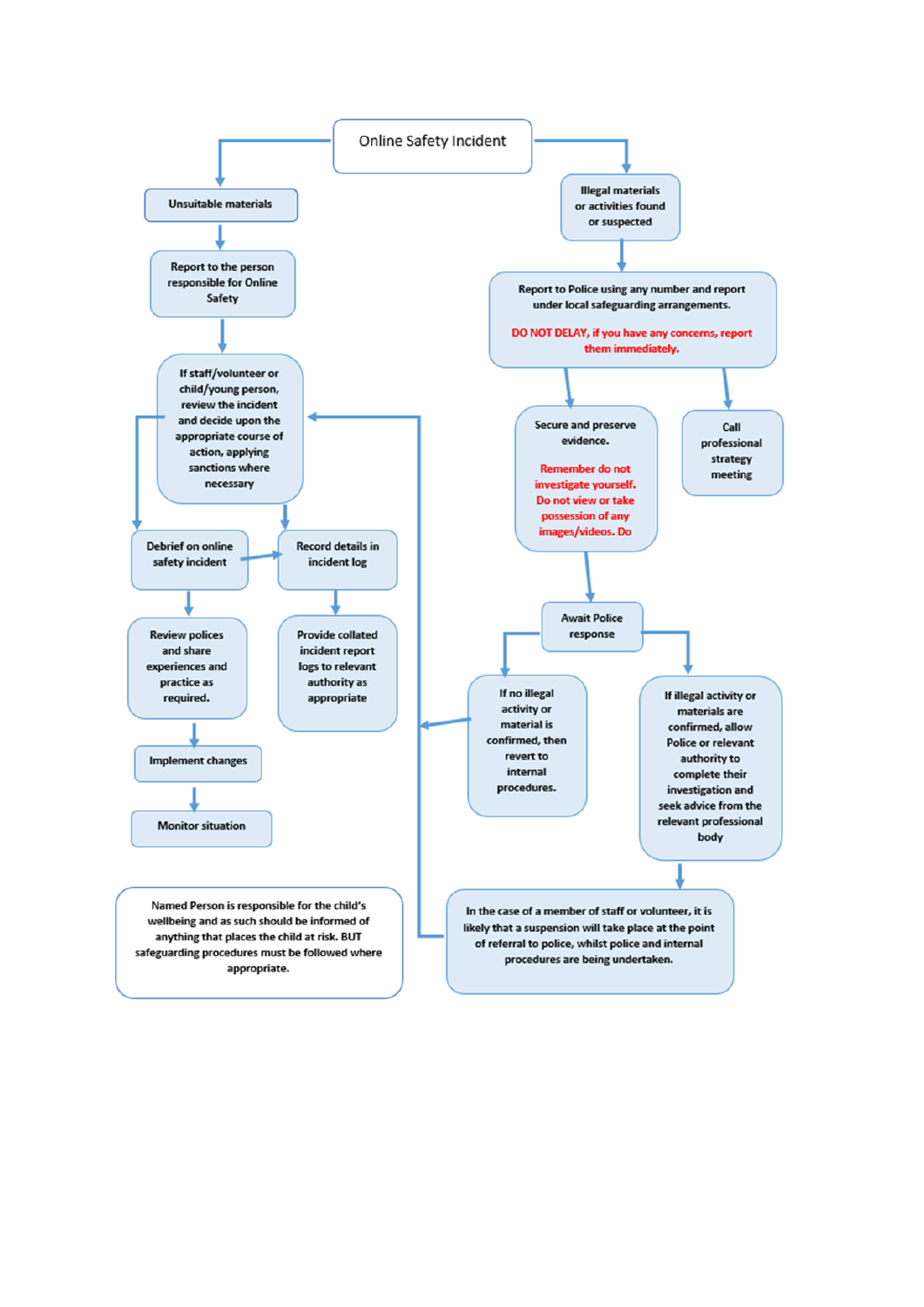## <span id="page-12-0"></span>**5. Other Incidents**

It is hoped that all members of the school community will be responsible users of digital technologies, who understand and follow school policy. However, there may be times when infringements of the policy could take place, through careless or irresponsible or, very rarely, through deliberate misuse.

In the event of suspicion, all steps in this procedure should be followed:

- Have more than one senior member of staff involved in this process. This is vital to protect individuals if accusations are subsequently reported.
- Conduct the procedure using a designated computer that will not be used by young people and if necessary, can be taken off site by the police should the need arise. Use the same computer for the duration of the procedure.
- It is important to ensure that the relevant staff should have appropriate internet access to conduct the procedure, but also that the sites and content visited are closely monitored and recorded (to provide further protection).
- Record the URL of any site containing the alleged misuse and describe the nature of the content causing concern. It may also be necessary to record and store screenshots of the content on the machine being used for investigation. These may be printed, signed and attached to the form (except in the case of images of child sexual abuse – see below)
- Once this has been completed and fully investigated the group will need to judge whether this concern has substance or not. If it does, then appropriate action will be required and could include the following:
	- 1. Internal response or discipline procedures
	- 2. Involvement by Local Authority or national/local organisation (as relevant).
	- 3. Police involvement
- If content being reviewed includes images of child abuse, then the monitoring should be halted and referred to the Police immediately. Other instances to report to the police would include:
	- 1. incidents of 'grooming' behaviour
	- 2. the sending of obscene materials to a child
	- 3. adult material which potentially breaches the Obscene Publications Act
	- 4. criminally racist material
	- 5. promotion of terrorism or extremism
	- 6. other criminal conduct, activity or materials
	- 7. offences under the Computer Misuse Act (see User Actions chart above)
- Isolate the computer in question as best you can. Any change to its state may hinder a later police investigation.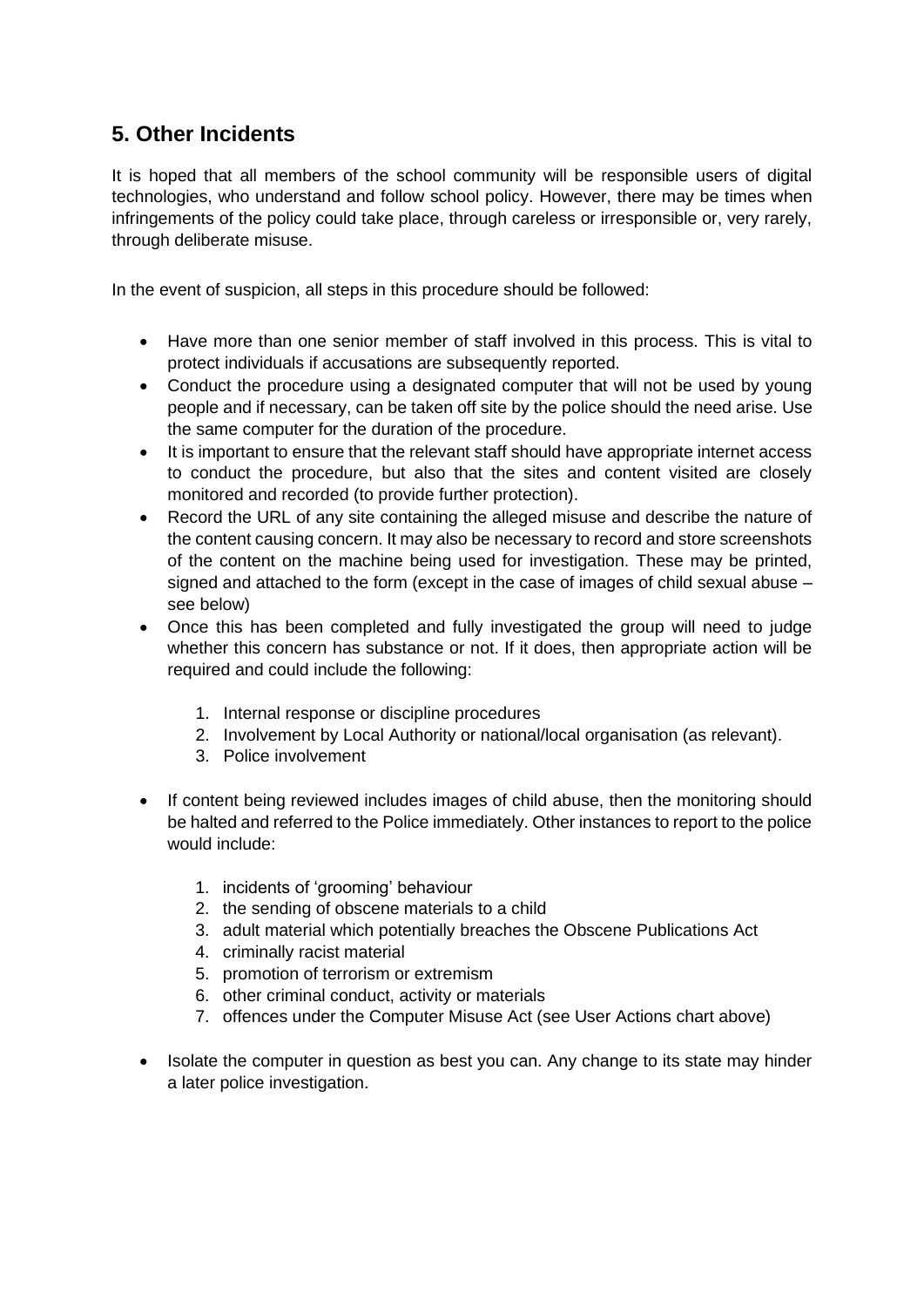## <span id="page-13-0"></span>**6. Student Acceptable Use Agreement**

Digital technologies have become integral to the lives of children and young people, both within schools and outside school. These technologies are powerful tools, which open up new opportunities for everyone. These technologies can stimulate discussion, promote creativity and stimulate awareness of context to promote effective learning. Young people should have an entitlement to safe access to these digital technologies.

This acceptable use agreement is intended to ensure:

- that young people will be responsible users and stay safe while using the internet and other digital technologies for educational, personal and recreational use.
- that school systems and users are protected from accidental or deliberate misuse that could put the security of the systems and will have good access to digital technologies to enhance their learning and will, in return, expect the students/pupils to agree to be responsible users.

#### **Acceptable Use Agreement**

I understand that I must use school systems in a responsible way, to ensure that there is no risk to my safety or to the safety and security of the systems and other users.

For my own personal safety:

- I understand that the school will monitor my use of the systems, devices, and digital communications.
- I will keep my username and password safe and secure I will not share it, nor will I try to use any other person's username and password. I understand that I should not write down or store a password where it is possible that someone may steal it.
- I will be aware of "stranger danger" when I am communicating on-line.
- I will not disclose or share personal information about myself or others when on-line (this could include names, addresses, email addresses, telephone numbers, age, gender, educational details, financial details etc.)
- I will not meet anybody offline that I have met online.
- I will immediately report any unpleasant or inappropriate material or messages or anything that makes me feel uncomfortable when I see it on-line.

I understand that everyone has equal rights to use technology as a resource and:

- I understand that the school systems and devices are intended for educational use and that I will not use them for personal or recreational use unless I have permission.
- I will not try to make large downloads or uploads that might take up internet capacity and prevent other users from being able to carry out their work.
- I will not use the school systems or devices for on-line gaming, on-line gambling, internet shopping, file sharing, or video broadcasting (e.g. YouTube)

I will act as I expect others to act toward me: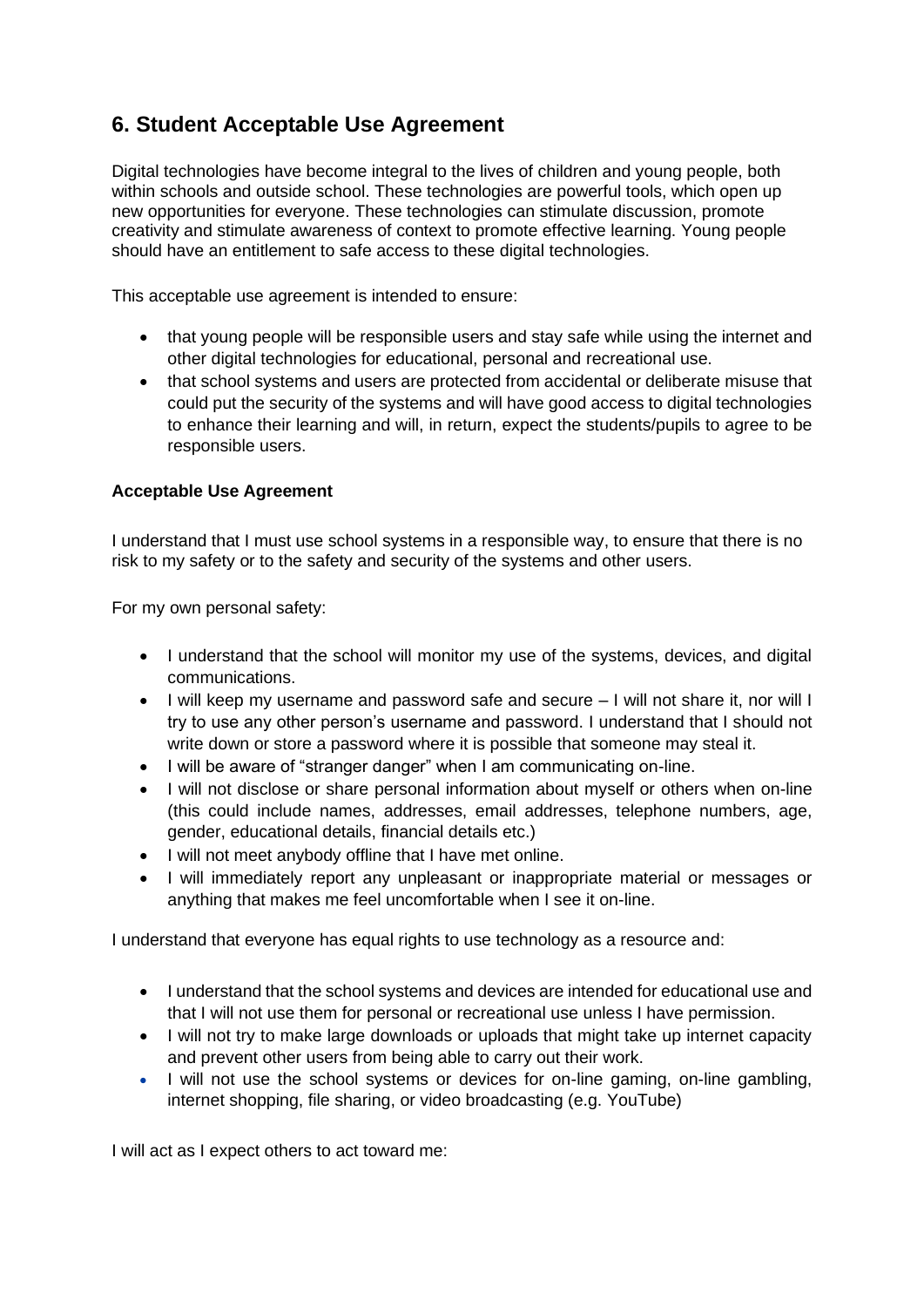- I will respect others' work and property and will not access, copy, remove or otherwise alter any other user's files, without the owner's knowledge and permission.
- I will be polite and responsible when I communicate with others, I will not use strong, aggressive, or inappropriate language and I appreciate that others may have different opinions.
- I will not take or distribute images of anyone without their permission.

I recognise that the school has a responsibility to maintain the security and integrity of the technology it offers me and to ensure the smooth running of the school:

- I will only use my own personal devices (mobile phones/USB devices etc.) in school if I have permission. I understand that, if I do use my own devices in the school, I will follow the rules set out in this agreement, in the same way as if I was using school equipment.
- I understand the risks and will not try to upload, download or access any materials which are illegal or inappropriate or may cause harm or distress to others, nor will I try to use any programmes or software that might allow me to bypass the filtering/security systems in place to prevent access to such materials.
- I will immediately report any damage or faults involving equipment or software, however this may have happened.
- I will not open any hyperlinks in emails or any attachments to emails, unless I know and trust the person/organisation who sent the email, or if I have any concerns about the validity of the email (due to the risk of the attachment containing viruses or other harmful programmes)
- I will not install or attempt to install or store programmes of any type on any school device, nor will I try to alter computer settings.
- I will only use social media sites with permission and at the times that are allowed

When using the internet, I recognise that:

- I should ensure that I have permission to use the original work of others in my own work
- Where work is protected by copyright, I will not try to download copies (including music and videos)
- When I am using the internet to find information, I should take care to check that the information that I access is accurate, as I understand that the work of others may not be truthful and may be a deliberate attempt to mislead me.

I understand that I am responsible for my actions, both in and out of school:

- I understand that the school also has the right to take action against me if I am involved in incidents of inappropriate behaviour, that are covered in this agreement, when I am out of school and where they involve my membership of the school community (examples would be online bullying, use of images or personal information).
- I understand that if I fail to comply with this acceptable use agreement, I may be subject to disciplinary action. This could include loss of access to the school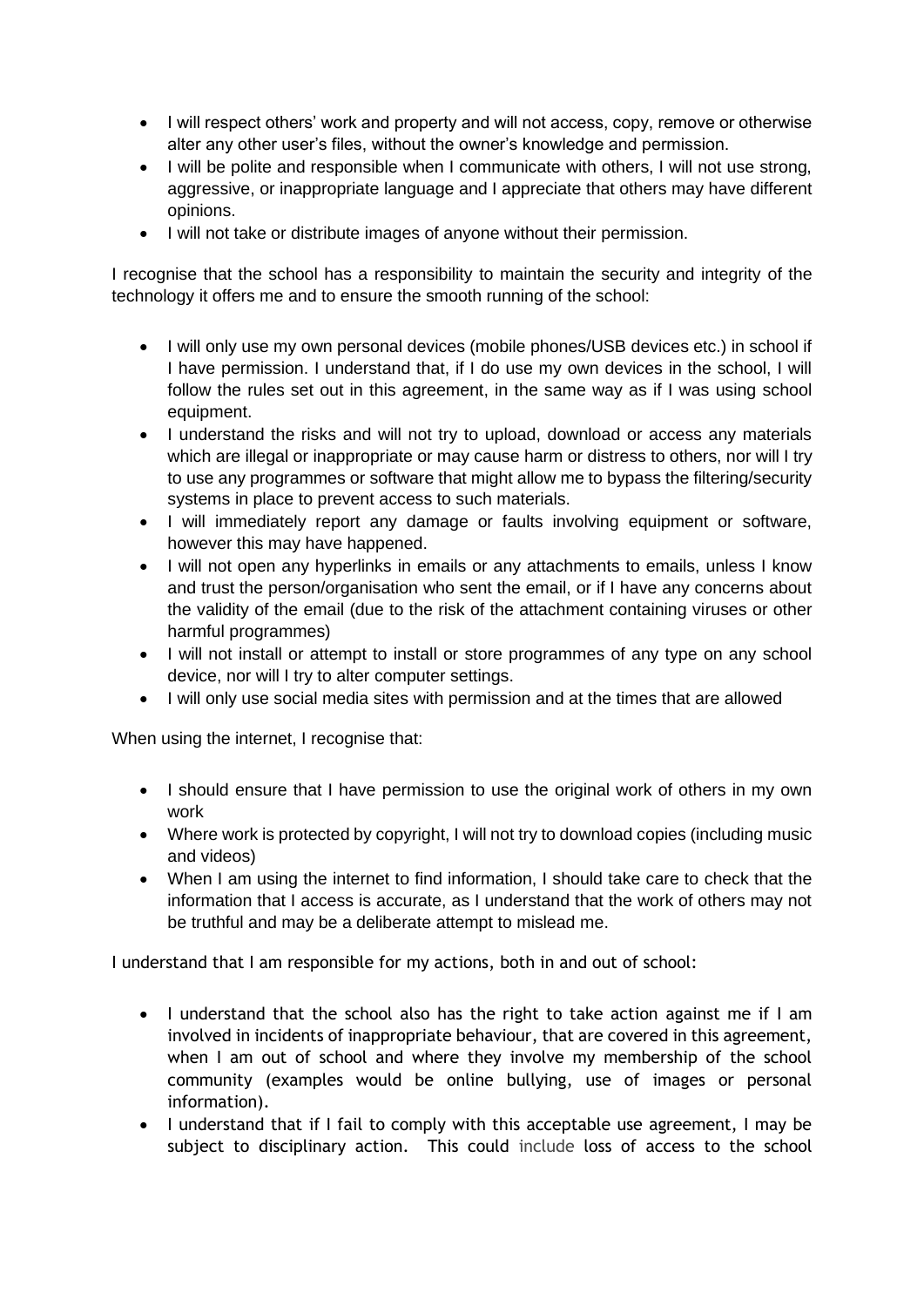network/internet, detentions, fixed term exclusions, contact with parents and in the event of illegal activities involvement of the police.

## <span id="page-15-0"></span>**7. Staff Acceptable Use Agreement**

New technologies have become integral to the lives of children and young people in today's society, both within schools/academies and in their lives outside school. The internet and other digital information and communications technologies are powerful tools, which open up new opportunities for everyone. These technologies can stimulate discussion, promote creativity, and stimulate awareness of context to promote effective learning. They also bring opportunities for staff to be more creative and productive in their work. All users should have an entitlement to safe access to the internet and digital technologies at all times.

This acceptable use policy is intended to ensure:

- that staff and volunteers will be responsible users and stay safe while using the internet and other communications technologies for educational, personal and recreational use.
- that school systems and users are protected from accidental or deliberate misuse that could put the security of the systems and users at risk.
- that staff are protected from potential risk in their use of technology in their everyday work.

The school will try to ensure that staff and volunteers will have good access to digital technology to enhance their work, to enhance learning opportunities for *students* learning and will, in return, expect staff and volunteers to agree to be responsible users.

#### **Acceptable Use Agreement**

I understand that I must use school systems in a responsible way, to ensure that there is no risk to my safety or to the safety and security of the systems and other users. I recognise the value of the use of digital technology for enhancing learning and will ensure that students receive opportunities to gain from the use of digital technology. I will, where possible, educate the young people in my care in the safe use of digital technology and embed online safety in my work with young people.

For my professional and personal safety:

- I understand that the school will monitor my use of the school digital technology and communications systems.
- I understand that the rules set out in this agreement also apply to use of these technologies (e.g. laptops, email, VLE etc.) out of school, and to the transfer of personal data (digital or paper based) out of school.
- I understand that the school digital technology systems are primarily intended for educational use and that I will only use the systems for personal or recreational use within the policies and rules set down by the school.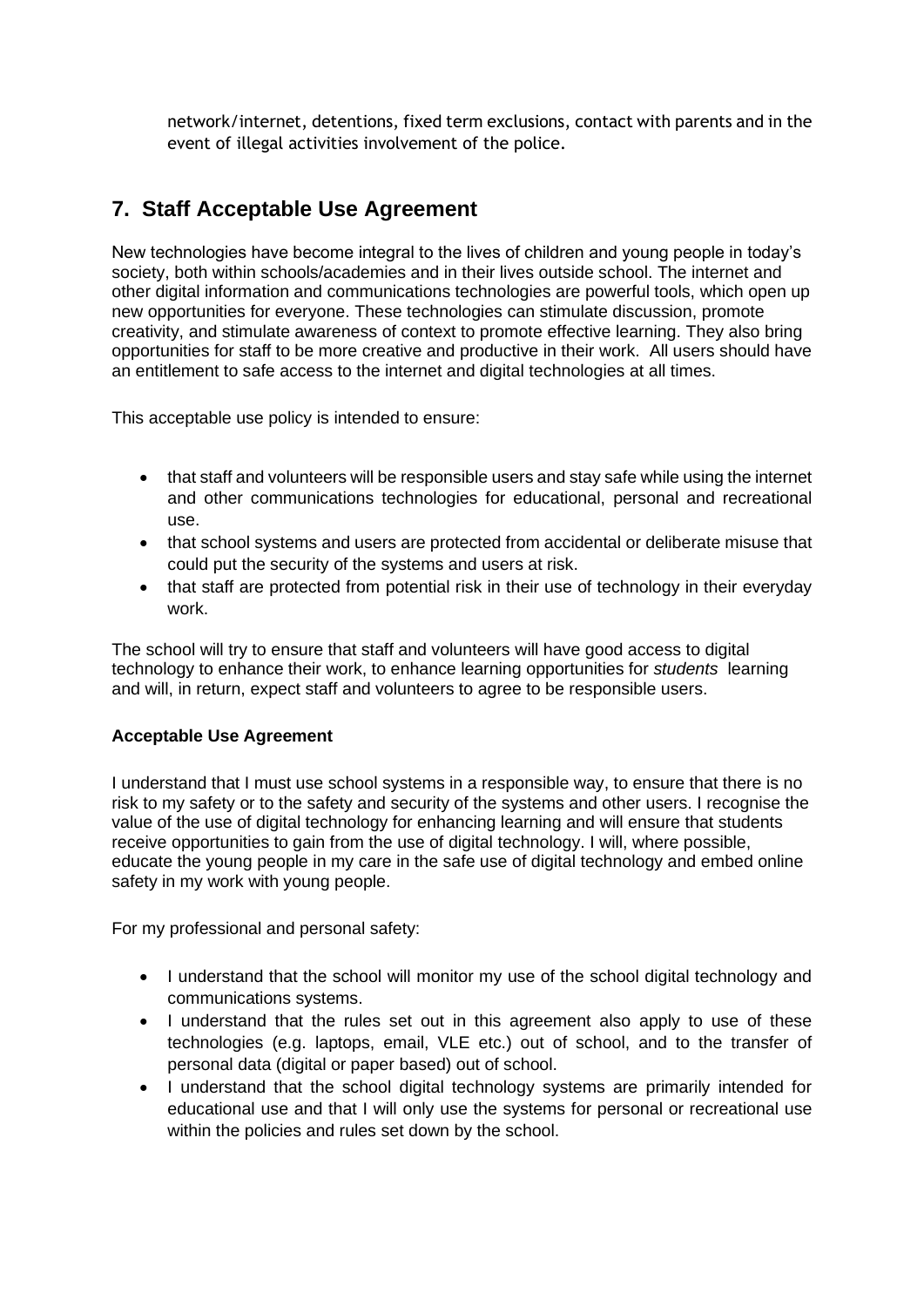- I will not disclose my username or password to anyone else, nor will I try to use any other person's username and password. I understand that I should not write down or store a password where it is possible that someone may steal it.
- I will immediately report any illegal, inappropriate, or harmful material or incident, I become aware of, to the appropriate person.
- I will not communicate with students through social networking sites. Under no circumstances will I accept friend requests from students/parents/carers past or present.
- I am responsible for ensuring that privacy settings are enabled, and that private content is not available to students.

I will be professional in my communications and actions when using school systems:

- I will not access, copy, remove or otherwise alter any other user's files, without their express permission.
- I will communicate with others in a professional manner, I will not use aggressive or inappropriate language and I appreciate that others may have different opinions.
- I will ensure that when I take and/or publish images of others I will do so with their permission and in accordance with the school's policy on the use of digital/video images. I will not use my personal equipment to record these images unless I have permission to do so. Where these images are published (e.g. on the school website/VLE) it will not be possible to identify by name, or other personal information, those who are featured without prior consent being obtained.
- I will only use social networking sites in school in accordance with the school's policies.
- I will only communicate with students and parents/carers using official school systems. Any such communication will be professional in tone and manner.
- I will not engage in any on-line activity that may compromise my professional responsibilities.

The school and the local authority have the responsibility to provide safe and secure access to technologies and ensure the smooth running of the school:

- When I use my mobile devices in school, I will follow the rules set out in this agreement, in the same way as if I were using school equipment. I will also follow any additional rules set by the school about such use. I will ensure that any such devices are protected by up-to-date anti-virus software and are free from viruses.
- I will not use personal email addresses on the school ICT systems.
- I will not open any hyperlinks in emails or any attachments to emails, unless the source is known and trusted, or if I have any concerns about the validity of the email (due to the risk of the attachment containing viruses or other harmful programmes)
- I will not try to upload, download, or access any materials which are illegal (child sexual abuse images, criminally racist material, terrorist or extremist material, adult pornography covered by the Obscene Publications Act) or inappropriate or may cause harm or distress to others. I will not try to use any programmes or software that might allow me to bypass the filtering/security systems in place to prevent access to such materials.